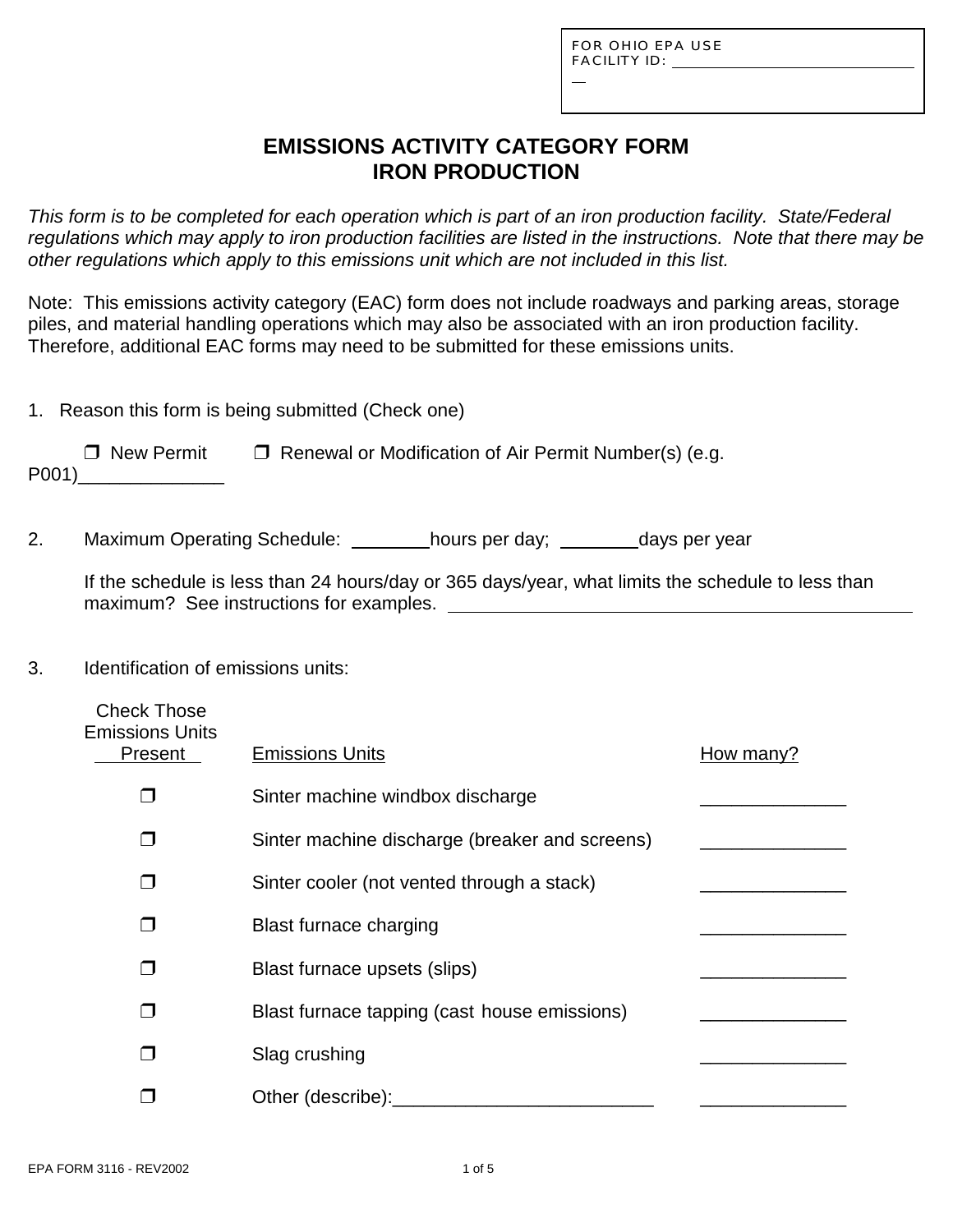## 4. General blast furnace data:

| Emissions<br>Unit $ID(s)$ | Number of<br>identical<br>furnaces | Manufacturer | Blown-in<br>Capacity<br>(tons/hour) | Maximum<br>Pig Iron<br>Production<br>(tons/hour) | Maximum<br>Pig Iron<br>Production<br>(tons/year) |
|---------------------------|------------------------------------|--------------|-------------------------------------|--------------------------------------------------|--------------------------------------------------|
|                           |                                    |              |                                     |                                                  |                                                  |
|                           |                                    |              |                                     |                                                  |                                                  |
|                           |                                    |              |                                     |                                                  |                                                  |

5. Sinter machine process data:

| Emissions<br>Unit $ID(s)$ | Number of<br>identical<br>machines | Manufacturer | Maximum<br>Design<br>Production<br>Capacity<br>(tons/hour) | <b>Maximum</b><br>Hourly<br><b>Sinter</b><br>Production<br>(tons/hour) | Maximum<br>Annual<br>Sinter<br>Production<br>(tons/year) |
|---------------------------|------------------------------------|--------------|------------------------------------------------------------|------------------------------------------------------------------------|----------------------------------------------------------|
|                           |                                    |              |                                                            |                                                                        |                                                          |
|                           |                                    |              |                                                            |                                                                        |                                                          |
|                           |                                    |              |                                                            |                                                                        |                                                          |

6. Blast furnace charging process data:

| <b>Emissions</b><br>Unit $ID(s)$ | Number of<br>Identical<br><b>Machines</b> | Type of<br>Charging | Type of<br>Charge                                               | Maximum<br>Design<br>Capacity<br>(tons/hour) | Maximum<br>Hourly<br>Production<br>(tons/hour) | Maximum<br>Annual<br>Production<br>(tons/year) |
|----------------------------------|-------------------------------------------|---------------------|-----------------------------------------------------------------|----------------------------------------------|------------------------------------------------|------------------------------------------------|
|                                  |                                           |                     | $\Box$ pellets<br>sinter<br>⊓<br>□<br>ore<br>$\Box$ other:      |                                              |                                                |                                                |
|                                  |                                           |                     | pellets<br>□<br>sinter<br>⊓<br>ore<br>⊓<br>other:<br>□          |                                              |                                                |                                                |
|                                  |                                           |                     | $\Box$ pellets<br>sinter<br>⊓<br>□<br>ore<br>other: $\_\_$<br>0 |                                              |                                                |                                                |

7. Blast furnace upsets (slips) process data: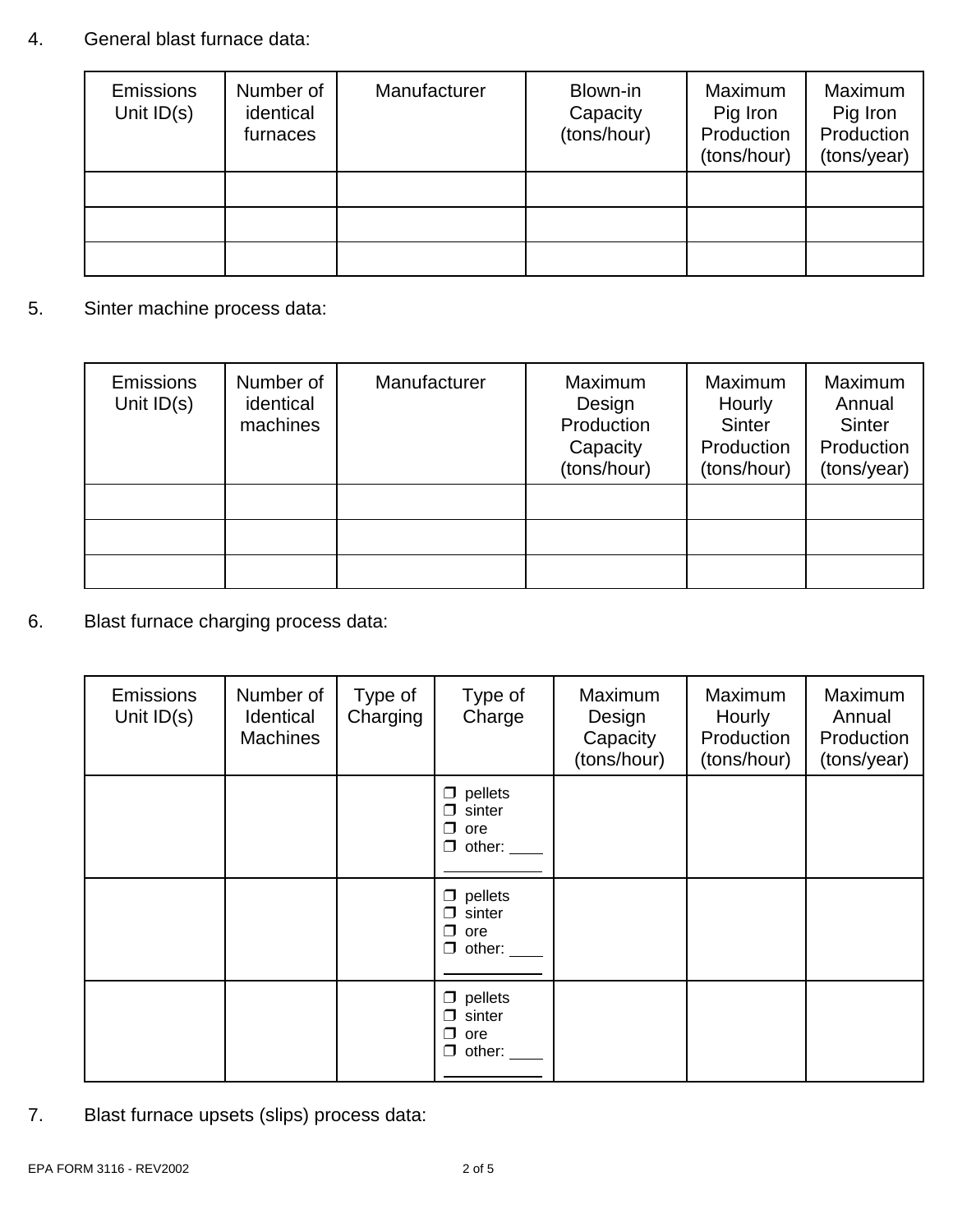| Emissions Unit ID(s) | Maximum<br>Number of<br>Slips Per Hour | Maximum<br>Number of Slips<br>Per Year |
|----------------------|----------------------------------------|----------------------------------------|
|                      |                                        |                                        |
|                      |                                        |                                        |
|                      |                                        |                                        |

8. Blast furnace tapping (cast house emissions) process data:

| <b>Emissions</b><br>Unit $ID(s)$ | <b>Number</b><br>of Tap<br><b>Holes</b> | Maximum<br>Number of<br><b>Taps Per</b><br>Hour | Maximum<br>Number of<br>Taps Per<br>Day | Maximum<br><b>Number</b><br>of Taps<br>Per Year | Slag Tapped<br>From or<br>Removed<br>Through        | Slag<br>Discharged<br>Into                             | Average<br>Length of<br><b>Tapping</b><br>Period<br>(minutes) |
|----------------------------------|-----------------------------------------|-------------------------------------------------|-----------------------------------------|-------------------------------------------------|-----------------------------------------------------|--------------------------------------------------------|---------------------------------------------------------------|
|                                  |                                         |                                                 |                                         |                                                 | separate<br>$\Box$<br>notch<br>iron notch<br>⊓      | adjacent<br>⊓<br>slag pit<br>slag<br>□<br>thimble      |                                                               |
|                                  |                                         |                                                 |                                         |                                                 | $\Box$<br>separate<br>notch<br>iron notch<br>$\Box$ | adjacent<br>□<br>slag pit<br>slag<br>□<br>thimble      |                                                               |
|                                  |                                         |                                                 |                                         |                                                 | separate<br>□<br>notch<br>iron notch<br>$\Box$      | adjacent<br>⊓<br>slag pit<br>slag<br>$\Box$<br>thimble |                                                               |

9. Slag crushing process data:

| Emissions<br>Unit $ID(s)$ | Number of<br>Identical<br><b>Processes</b> | Manufacturer | Maximum<br>Design Input<br>Capacity<br>(tons/hour) | Maximum<br>Hourly<br>Throughput<br>(tons/hour) | Maximum<br>Annual<br>Throughput<br>(tons/year) |
|---------------------------|--------------------------------------------|--------------|----------------------------------------------------|------------------------------------------------|------------------------------------------------|
|                           |                                            |              |                                                    |                                                |                                                |
|                           |                                            |              |                                                    |                                                |                                                |
|                           |                                            |              |                                                    |                                                |                                                |

10. Control methods to be used for emissions from iron production: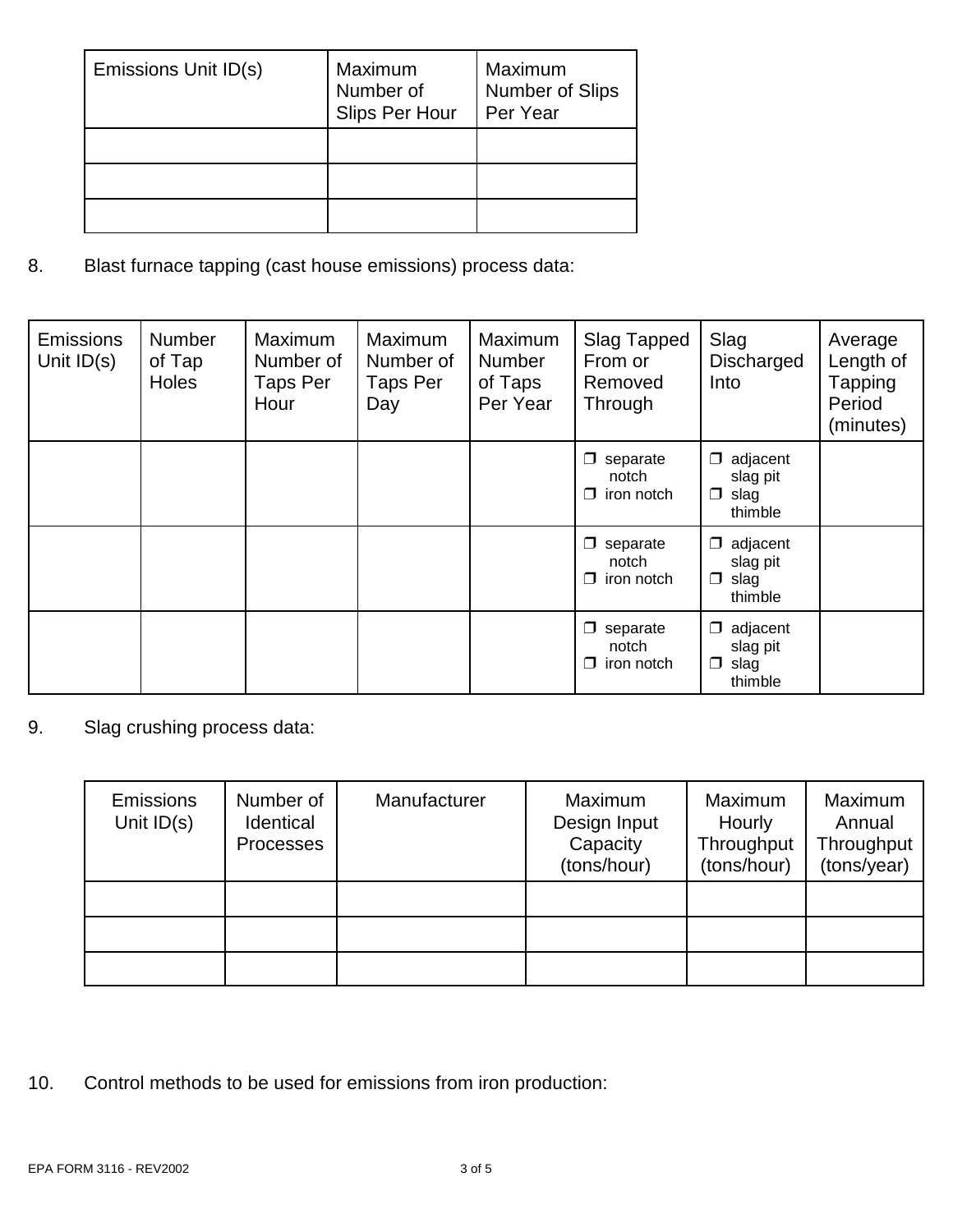|                                                        | <b>Capture Method</b>                                                                                                                                          | Capture<br>Efficiency | <b>Control Method</b>                                                                                                                                                                                   | Control<br>Efficiency |
|--------------------------------------------------------|----------------------------------------------------------------------------------------------------------------------------------------------------------------|-----------------------|---------------------------------------------------------------------------------------------------------------------------------------------------------------------------------------------------------|-----------------------|
| <b>Blast Furnace</b>                                   |                                                                                                                                                                |                       | $\Box$ Other (describe):<br>$\Box$ Enclosure<br>$\Box$ Vent to fabric filter                                                                                                                            |                       |
| Sinter Machine Windbox<br>Discharge                    |                                                                                                                                                                |                       | $\Box$ Water spray<br>$\square$ Enclosure<br>$\Box$ Vent to fabric filter<br>$\Box$ Precautionary operating practices<br>$\Box$ Other (describe):                                                       |                       |
| Sinter Machine Discharge<br>(breaker and screens)      |                                                                                                                                                                |                       | $\Box$ Enclosure<br>$\Box$ Other (describe):<br>$\Box$ Vent to fabric filter                                                                                                                            |                       |
| <b>Sinter Cooler</b><br>(not vented through a stack)   |                                                                                                                                                                |                       | $\Box$ Other (describe):<br>$\Box$ Enclosure<br>$\Box$ Vent to fabric filter                                                                                                                            |                       |
| <b>Blast Furnace Charging</b>                          |                                                                                                                                                                |                       |                                                                                                                                                                                                         |                       |
| <b>Blast Furnace Upsets (slips)</b>                    |                                                                                                                                                                |                       | $\Box$ Operating practices and control of raw<br>materials (describe): _________<br>$\Box$ Vent bleeder to valve to water well<br>$\Box$ Baffled enclosure of bleeder valve<br>$\Box$ Other (describe): |                       |
| <b>Blast Furnace Tapping</b><br>(cast house emissions) | $\Box$ Hooding tap holes and troughs to<br>skimmers<br>$\Box$ Hooding tap holes to runners<br><b>Building evacuation</b><br>$\Box$<br>$\Box$ Other (describe): |                       | $\Box$ Vent to fabric filter<br>$\Box$ Other (describe): $\Box$                                                                                                                                         |                       |
| <b>Slag Crushing</b>                                   |                                                                                                                                                                |                       | $\Box$ Watering<br>$\Box$ Chemical suppression<br>$\Box$ Vent to fabric filter<br>$\Box$ Other (describe):                                                                                              |                       |
| Other (describe):                                      |                                                                                                                                                                |                       |                                                                                                                                                                                                         |                       |

# 11. Details for wet suppression systems: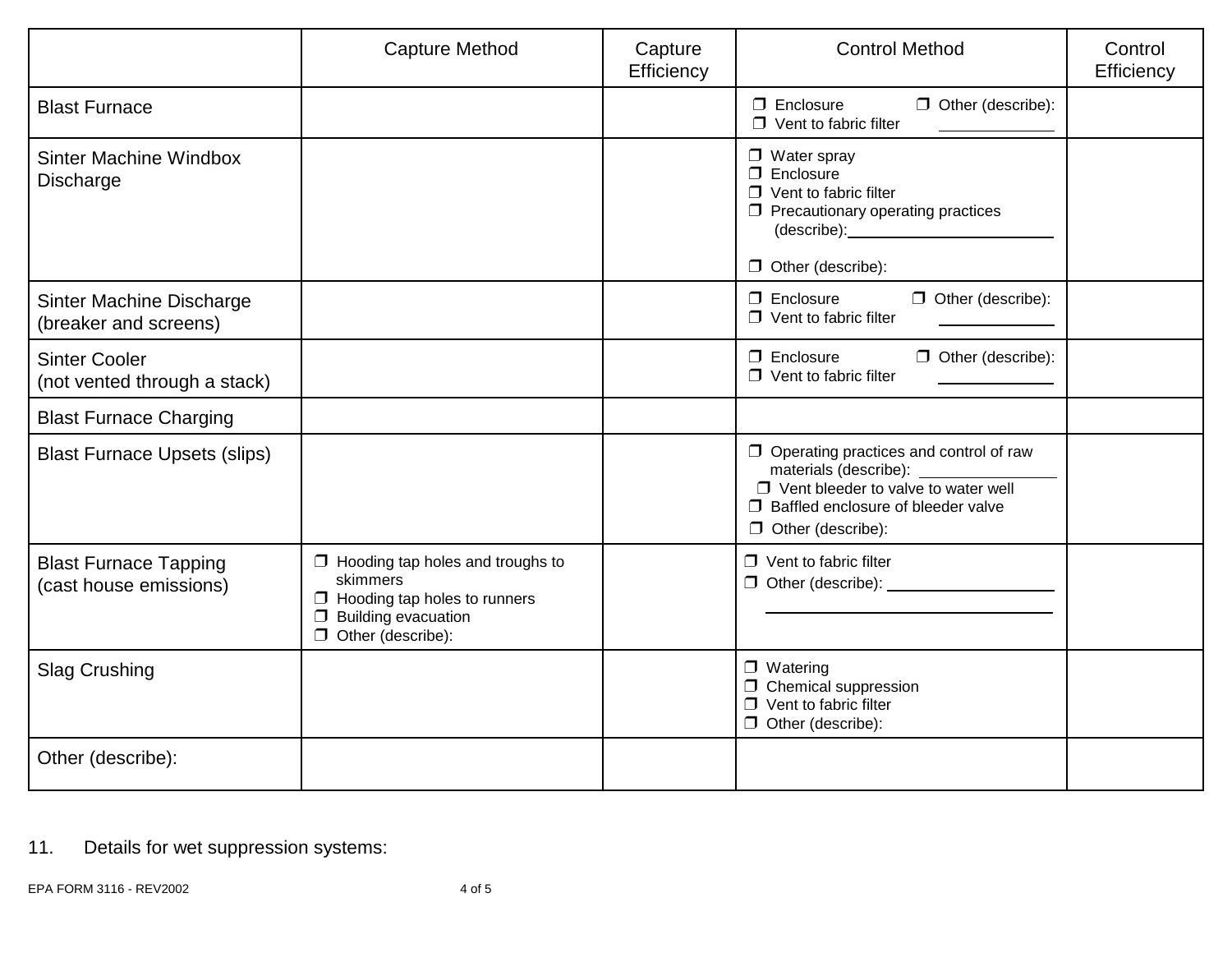| Activity                            | <b>Material Used</b><br>(wetting agent) | <b>Application Point(s)</b> | <b>Application Rate</b><br>(gal./ton processed) |
|-------------------------------------|-----------------------------------------|-----------------------------|-------------------------------------------------|
| Sinter Machine Windbox<br>Discharge |                                         |                             |                                                 |
| <b>Slag Crushing</b>                |                                         |                             |                                                 |
| Other Activity (describe):          |                                         |                             |                                                 |
|                                     |                                         |                             |                                                 |
|                                     |                                         |                             |                                                 |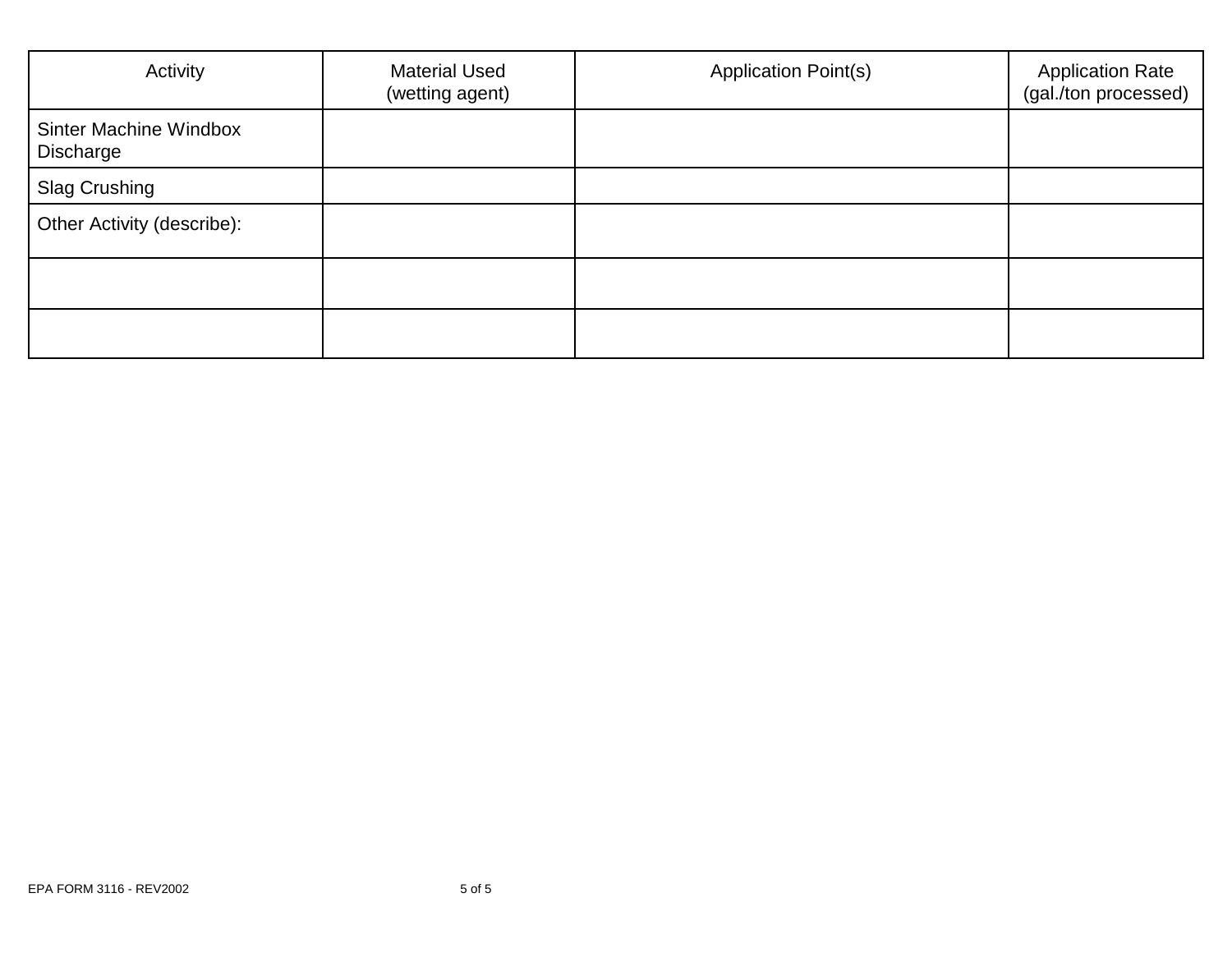## **INSTRUCTIONS FOR COMPLETION OF THE EMISSIONS ACTIVITY CATEGORY FORM FOR IRON PRODUCTION**

### **GENERAL INSTRUCTIONS:**

This emissions activity category form is to be used for certain operations at iron production facilities. Typical emissions units to be included on this form are listed in item # 3. Other EAC forms may need to be completed for other emissions units at iron production facilities. For example, the following EAC forms must be completed for the associated emissions units:

| <b>EAC Form</b>            | <b>Emissions Units</b>                                                                                                                                                                                                                                                          |
|----------------------------|---------------------------------------------------------------------------------------------------------------------------------------------------------------------------------------------------------------------------------------------------------------------------------|
| Roadways and parking areas | All roadways and parking areas                                                                                                                                                                                                                                                  |
| Storage piles              | All open storage piles                                                                                                                                                                                                                                                          |
| Material handling          | Iron ore unloading (barge or rail)<br>Limestone unloading (barge or rail)<br>Iron ore handling and transfer<br>Limestone conveying and transfer<br>Coke handling and transfer<br>Blast furnace flue dust handling and transfer<br>Sinter handling and transfer<br>Slag handling |

Any other emissions unit at an iron production facility that is not specifically listed in item #3 and does not have an EAC form for it should be included in this form.

Paragraph (B)(6) of OAC rule 3745-17-01 defines "fugitive dust" as "...particulate matter which is emitted from any source by means other than a stack." Paragraph (B)(7) of the same rule defines "fugitive dust source" as "...any source which emits fugitive dust or which emitted fugitive dust prior to the installation of any control equipment that was installed on or after February 15, 1972." Emissions units at iron production facilities often emit particulate matter as described and, therefore, the requirements of OAC rules 3745-17- 07 and 3745-17-08 may be applicable.

Provide complete responses to all applicable questions. If an item does not apply to the emissions unit, write in "Not Applicable" or "NA." If the answer is not known, write in "Not Known" or "NK." If you need assistance in understanding a question after reading the instructions below, contact your Ohio EPA District Office or Local Air Agency for assistance. Submittal of an incomplete application will delay application review and processing. In addition, the application may be returned as incomplete if all applicable questions are not answered appropriately.

#### **APPLICABLE REGULATIONS:**

*The following State and Federal Regulations may be applicable to iron production. Note that there may be other regulations which apply to this emissions unit which are not included in this list.*

Federal: 40 CFR Part 63, (MACT) Subparts A (General Provisions), EEEEE (Iron Foundries), FFFFF (Integrated Iron and Steel Manufacturing)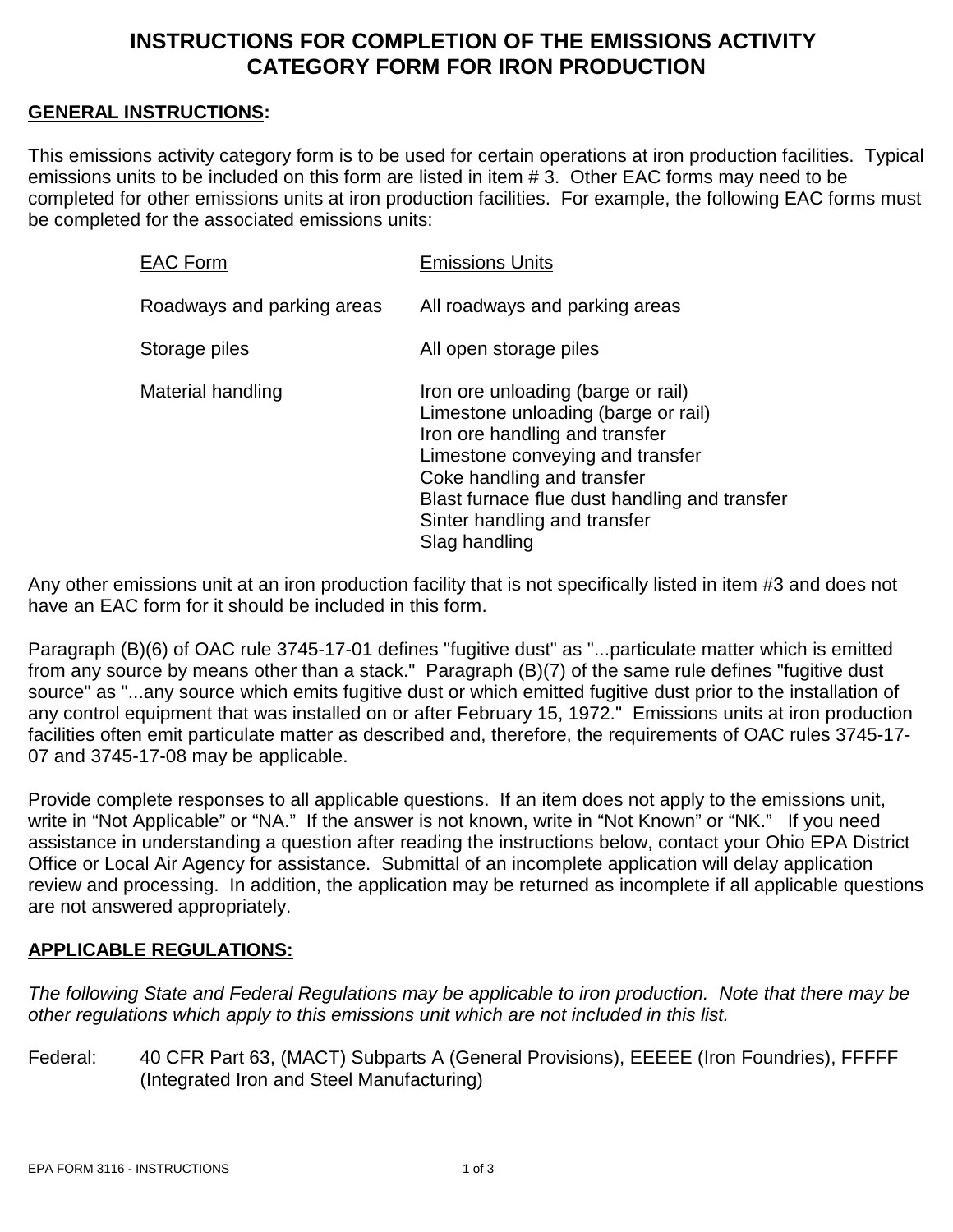State: 3745-31-02 (Permit to Install) 3745-35-02 (Permit to Operate) 3745-17-07 (Control of Visible Particulate Emissions from Stationary Sources) 3745-17-08 (Restriction of Emission of Fugitive Dust) 3745-17-11 (Restrictions on Particulate Emissions from Industrial Processes) 3745-18-06 (Sulfur Dioxide General Emission Limit Provisions) 3745-21-08 (Control of Carbon Monoxide Emissions from Stationary Sources) 3745-23-06 (Control of Nitrogen Oxides Emissions from Stationary Sources)

If you would like a copy of these regulations, contact your Ohio EPA District Office or Local Air Agency. State regulations may also be viewed and downloaded from the Ohio EPA website at http://www.epa.state.oh.us/dapc/regs/regs.html. Federal regulations may be viewed and downloaded at http://www.epa.gov/docs/epacfr40/chapt-I.info/subch-C.htm.

### **CALCULATING EMISSIONS:**

USEPA has developed emission factors for many types of emissions units and published them in a document titled "Compilation of Air Pollutant Emission Factors, AP-42", available from the following website: http://www.epa.gov/ttn/chief/ap42/index.html . See Chapter 12.5 (Iron and Steel Production).

In addition, manufacturers of some types of emissions units and most types of control equipment develop emissions estimates or have stack test data which you can request. Stack testing of the emissions may be done. Emissions unit sampling test data may be either for this emissions unit or a similar one located at the facility or elsewhere. You may develop your own emission factors by mass balance or other knowledge of your process, if you can quantify inputs and outputs accurately. You may be able to do this on a small scale or over a short period of time, if it is not practical during regular production. If you have control equipment, you may be able to quantify the amount of pollutants collected over a known time period or production amount. Any emission factor calculation should include a reference to the origin of the emission factor or control efficiency.

### **SPECIFIC INSTRUCTIONS:**

- 1. Indicate whether this is an application for a new permit or an application for permit renewal. If applying for a permit renewal, provide the 4-character OEPA emissions unit identification number.
- 2. Provide the maximum number of hours per day and days per year the iron production process is expected to operate. The following are examples of why the maximum number of hours per day may be less than 24 or the maximum number of days per year may be less than 365 (this list is not allinclusive):
	- The facility can only operate during daylight hours.
	- The process can only operate within a certain range of ambient temperatures.
	- The process is limited by another operation (i.e., a bottleneck).
- 3. Identify the emissions units at the facility by placing a check mark in the appropriate box adjacent to the respective emissions unit type. If there are other emissions units at the facility which were not specifically listed and do not have other applicable emissions activity category forms, please identify such emissions unit(s) in the section marked "Other (describe)".
- 4. Please provide the requested general blast furnace process data in the table. Indicate the blast furnace number or identification code (ID) of each furnace in the spaces provided. If there are more than three different types of blast furnaces at the facility, please make a duplicate copy of this form or